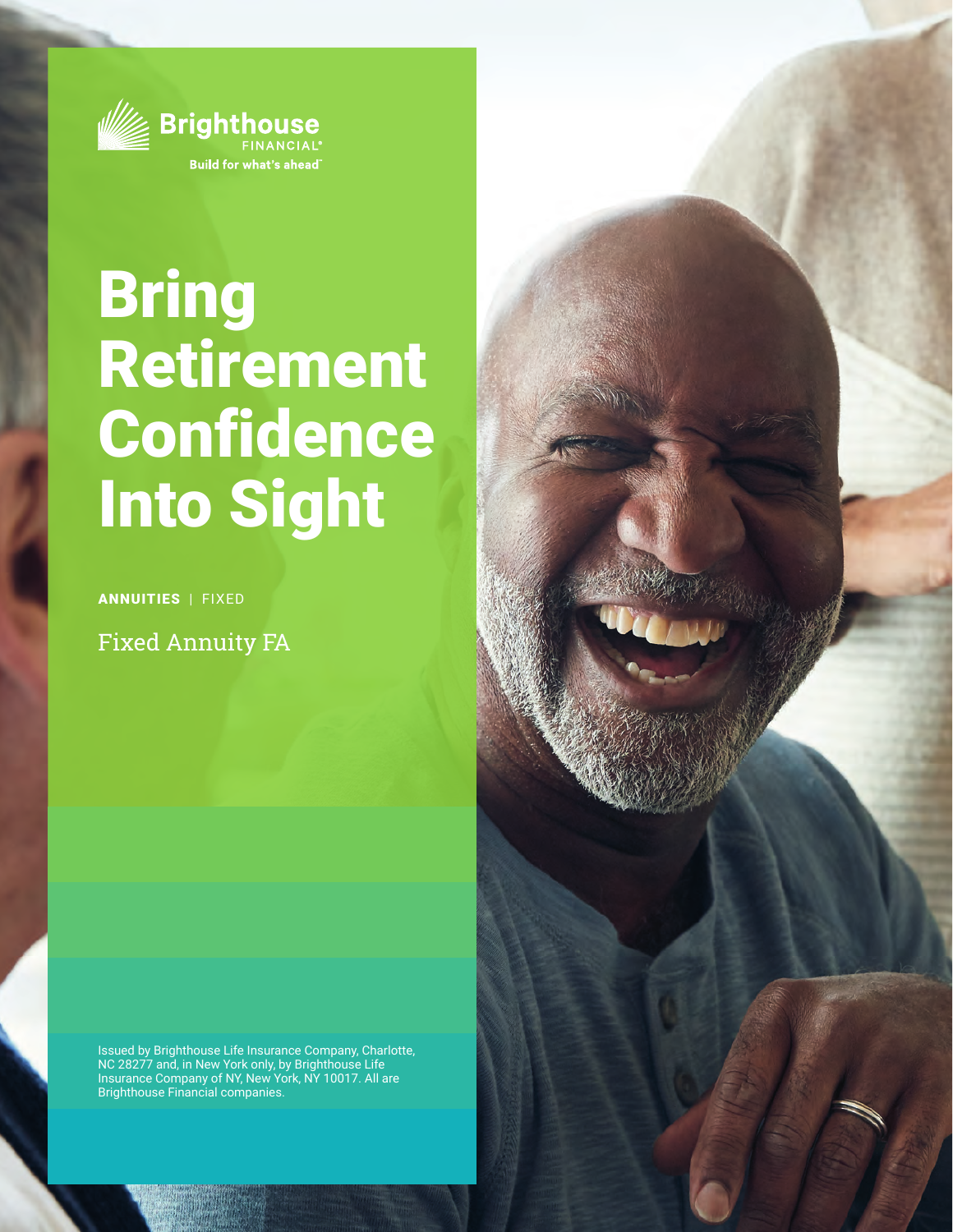# We're Brighthouse Financial

## We are on a mission to help people achieve financial security.

As one of the largest providers of annuities and life insurance in the U.S., we specialize in products designed to help people protect what they've earned and ensure it lasts. We are built on a foundation of experience and knowledge, which allows us to keep our promises and provide the value they deserve.

> Learn how you can safely grow and protect your assets with flexible features and the benefit of tax deferral.

**Contact your financial professional today to see if the Fixed Annuity FA is right for you.**

- $^{\rm 3}$  The Contract will automatically renew to the 3-year Guarantee Period, unless otherwise notified. Alaska and New Jersey will renew for a 1-year Guarantee Period with no withdrawal charge. The Jumbo Rate is available when the base crediting rate upon renewal is greater than the contractual Minimum Guaranteed Interest Rate (MGIR). If the base crediting rate upon renewal is equal to the contractual MGIR, the Jumbo Rate is not available.
- These waivers are not available if you are over age 80 at contract issue. May not be available in all states; additional restrictions apply. Please ask your Brighthouse Financial representative for details.
- $^{\rm 5}$  A limited Market Value Adjustment (MVA) will apply to all withdrawals in excess of the Free Withdrawal Amount during the entire Guarantee Period and to annuitizations (except in each case during the 30-day period at the start of a renewal Guarantee Period). The MVA may be either positive or negative, depending on the relationship between the current market interest rate and the interest rate in effect during the Guarantee Period. Generally, a decrease in market interest rates may result in a somewhat higher net amount payable upon withdrawal; rising interest rates may result in a somewhat lower net payment.
- 6 Cash refund currently available, but not listed in contract.
- 7 This income payment option may be limited or withdrawn at our discretion.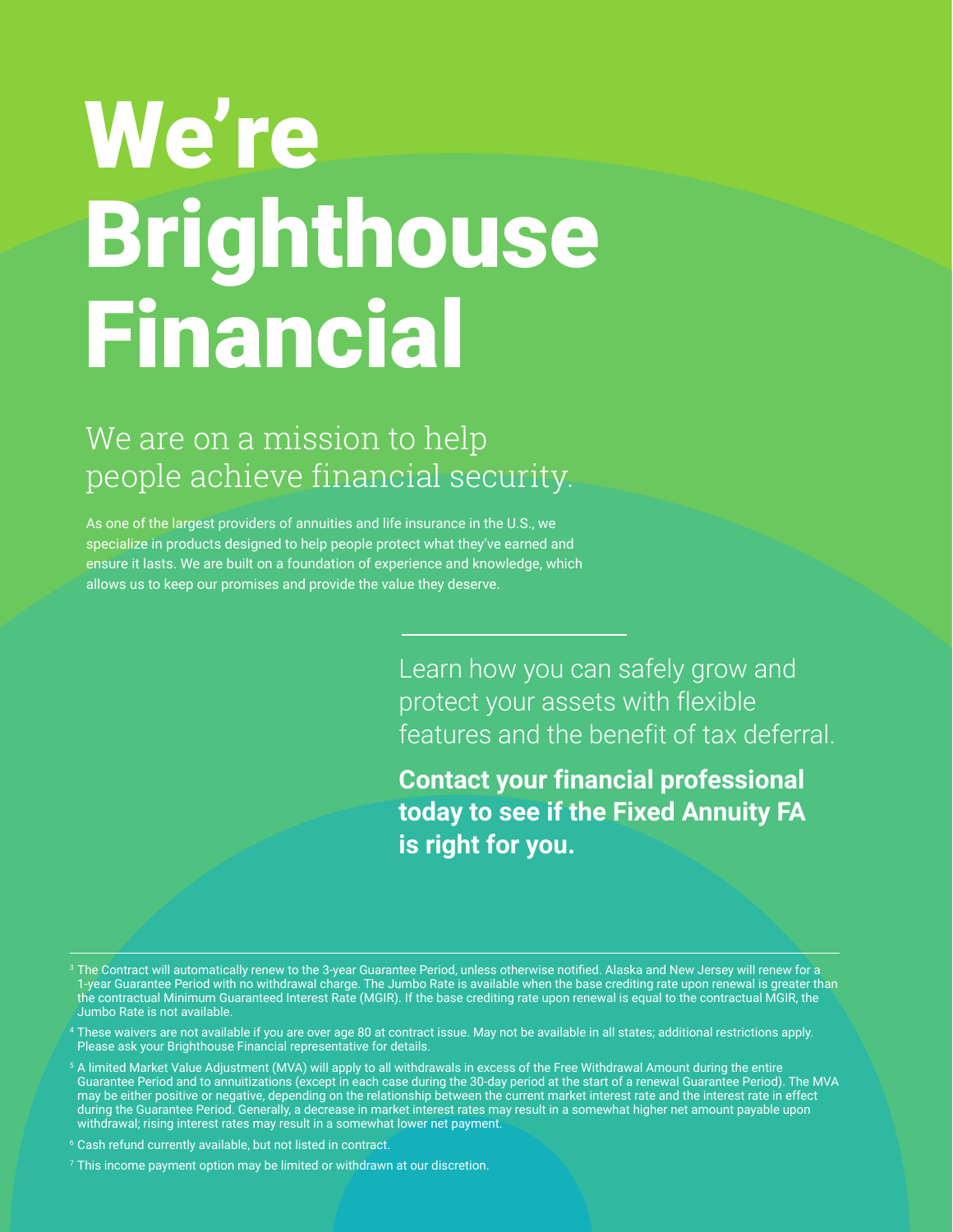# What does your retirement look like up close?

Retirement may no longer be a distant future goal that you're saving toward. The prudent saving choices made years ago may be paying off for you now.

Just as important as the choices made while saving for retirement are the choices made to protect the assets you've saved.

### **It may be time to consider a solution that offers:**

- **Guaranteed growth and protection<sup>1</sup>** backed by the strength of Brighthouse Financial®
- **•** Benefits of **tax deferral2**
- **Flexibility** to adjust as needs change

## What retirement tool can offer you all of this and more?

## Fixed Annuity FA

1 All guarantees, including any optional benefits, are subject to the claims-paying ability and financial strength of the issuing insurance company. Each issuing insurance company is solely responsible for its own financial condition and contractual obligations.

2 If the client is buying an annuity to fund a qualified retirement plan or IRA, they should do so for the annuity's features and benefits other than tax deferral. Tax deferral is generally a feature of a qualified retirement plan or IRA, so an annuity would not provide an additional tax deferral benefit. References throughout this material to tax advantages, such as tax deferral and tax-free transfers, are subject to this consideration. The product described in this material is not made available to employer-sponsored qualified retirement plans. For non-qualified annuities, tax deferral is not available to corporations and certain other entities.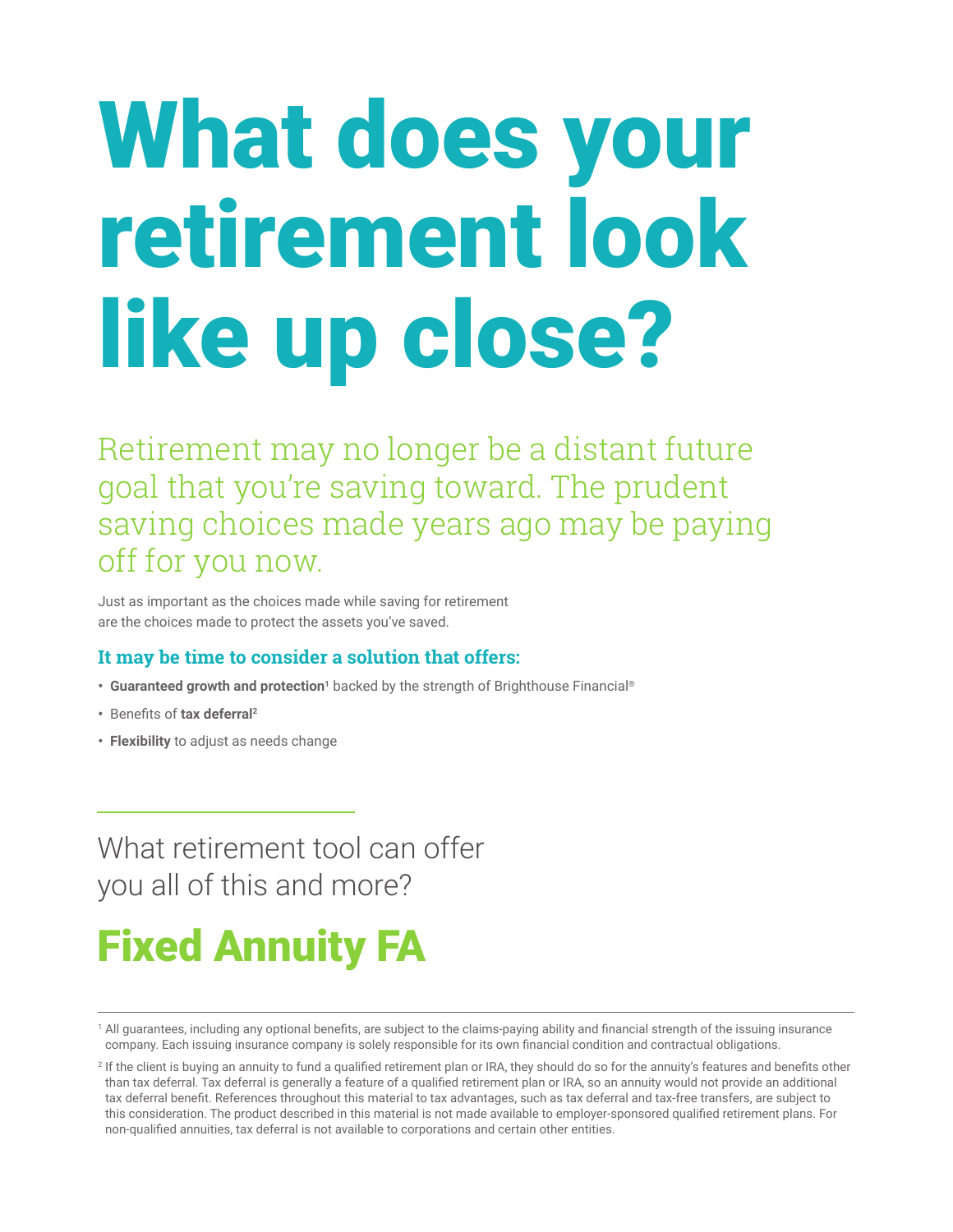# Look forward to your retirement with confidence.

## Grow and protect the assets you've saved.

Designed with protection and guarantees in mind, a fixed annuity can be a good way to protect a portion of your retirement assets while obtaining guaranteed growth year after year. Keep in mind that all guarantees are subject to the claims-paying ability and financial strength of the issuing insurance company.

## Keep more with tax deferral.

Any earnings from investments or bank accounts, such as stocks, mutual funds, or savings accounts, are usually taxable. A fixed annuity is different, since it's tax deferred. That means you don't pay taxes on interest earned within the account until a withdrawal is made.

Because you're not paying taxes on the earnings each year, your assets continue to grow and benefit from the power of compounded growth. After all, it's not what you earn, but the amount you keep that counts.





Your interest earns interest.



Your money otherwise paid to taxes earns interest.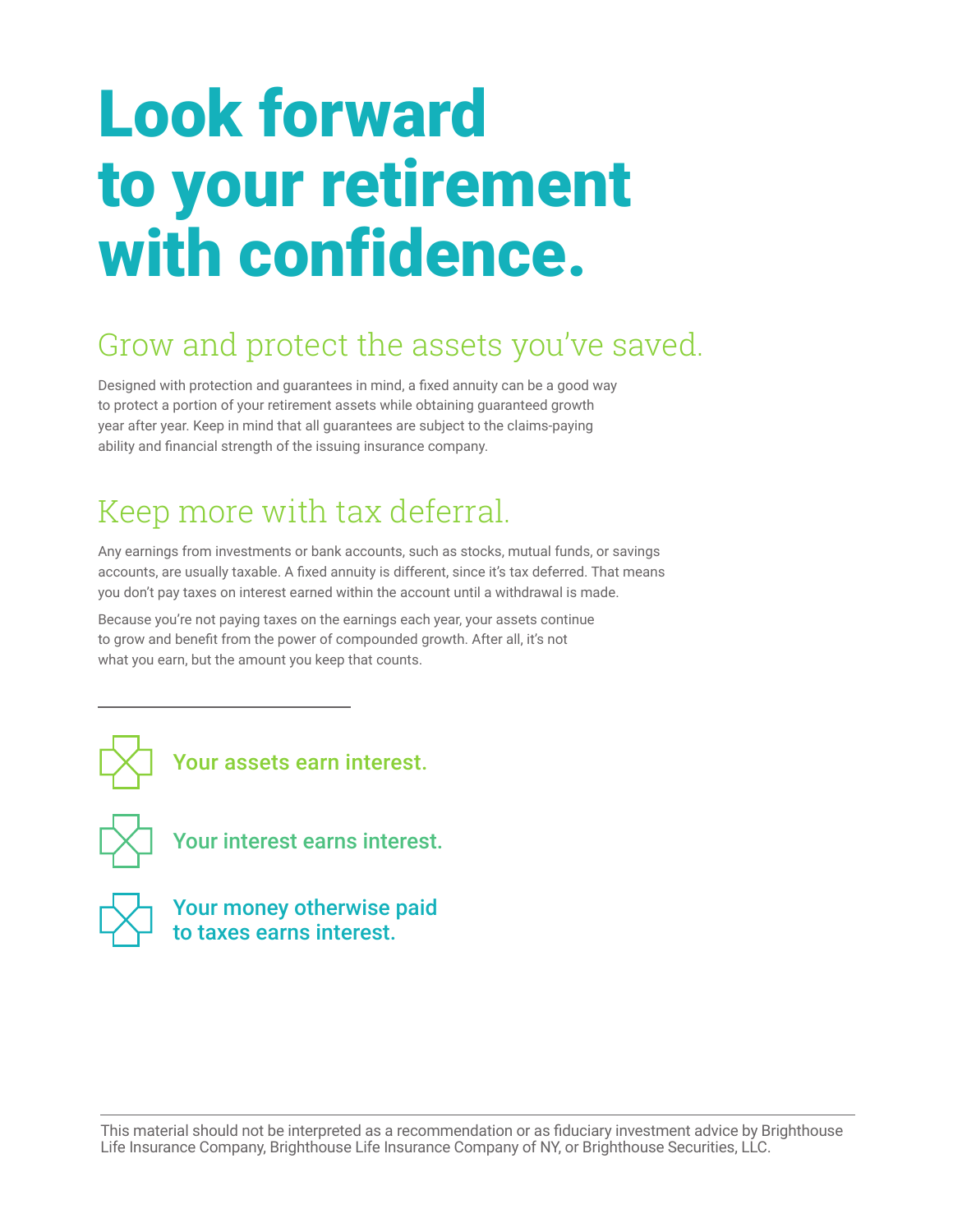# Take control with the flexibility of a fixed annuity.

In addition to growth and protection guarantees, the Fixed Annuity FA offers you an array of Guarantee Periods, access to your money, the option to receive a steady stream of income payments, and the ability to leave a death benefit to your beneficiaries.



**Choice of Guarantee Periods and renewal options<sup>3</sup>** – You have the flexibility to choose the Guarantee Period that best fits your needs and the predictability of guaranteed growth throughout it. Once your Guarantee Period ends, you can renew it or choose a different period and take advantage of the rates available at the time of renewal. All Guarantee Periods and renewal periods have annual withdrawal charges that apply to withdrawals in excess of certain annual amounts (as defined within the product). Withdrawals will reduce your account value and death benefit.

**Retain access to your assets<sup>4</sup>** – We understand that unexpected needs arise, which is why you can choose to withdraw portions of your account value. A withdrawal charge and a limited Market Value Adjustment (MVA) may apply.<sup>5</sup> Under special circumstances you can access your assets without a withdrawal charge or an MVA:

**Nursing Home Waiver** – If you become confined to a nursing home and/or hospital for 90 consecutive days or more.

**Terminal Illness Waiver** – If you are diagnosed with a terminal illness, with a life expectancy of 12 months or less.



**Legacy planning** – Pass assets along to your family upon your death. Here's how the Fixed Annuity FA can help:

**Leave a Death Benefit** – Upon your death, your beneficiaries will receive your full account value with no withdrawal charge or Market Value Adjustment, if one is applicable.

**Spousal Continuation** – If your spouse is your primary beneficiary, he or she may choose to continue the contract at the current value, with no income taxes due, rather than receive the death benefit. Your spouse would then assume ownership and receive all benefits provided to the annuity owner.



**Guaranteed income** – Turn your assets into a steady stream of income payments that will last for a specific period of time or for as long as you live. This income is guaranteed to remain the same, even if the market declines.

#### **Choose from any of the following income options:6**

| <b>Income Options</b>                                              | <b>Payments</b>                                                                                                                                 | <b>Payments After</b><br><b>Death of Annuitant(s)</b>                                              |
|--------------------------------------------------------------------|-------------------------------------------------------------------------------------------------------------------------------------------------|----------------------------------------------------------------------------------------------------|
| Lifetime Income<br>for one or two lives                            | Provides lifetime income payments for<br>one or two lives. Payments will end on<br>the death of the last annuitant.                             | No income payments.                                                                                |
| Lifetime Income with<br>a Guarantee Period<br>for one or two lives | Provides lifetime income payments for<br>one or two lives, and includes a period<br>of time during which payments are<br>quaranteed to be made. | Remaining income payments<br>to be paid to beneficiaries until<br>the end of the Guarantee Period. |
| <b>Period Certain</b>                                              | Provides income payments for<br>a selected number of years.7                                                                                    | Remaining income payments<br>to be paid to beneficiaries until<br>the end of the Guarantee Period. |